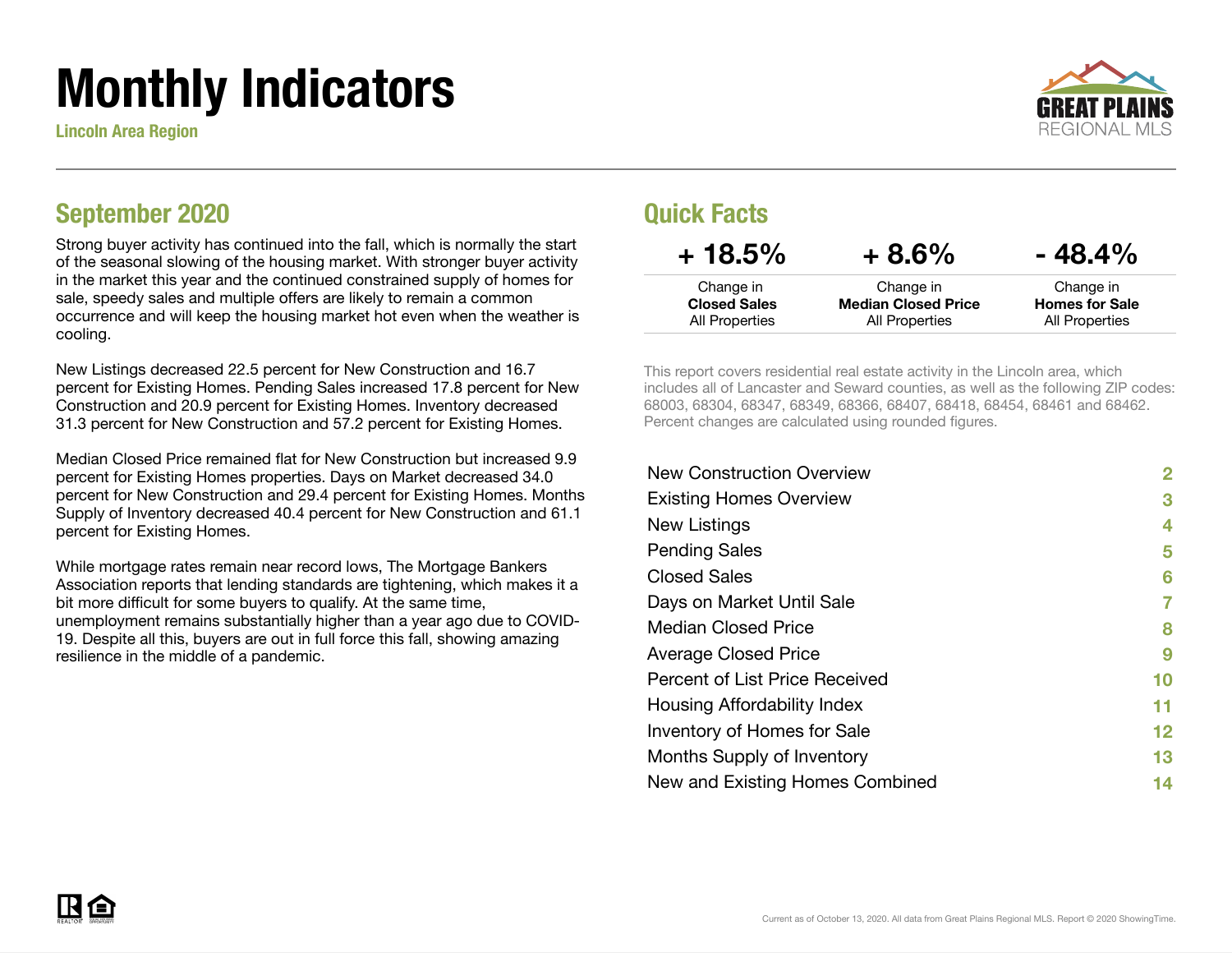### New Construction Overview

Key metrics by report month and for year-to-date (YTD) starting from the first of the year. New Construction properties only.



| <b>Key Metrics</b>                    | <b>Historical Sparkbars</b>                                        | 9-2019    | 9-2020    | % Change | <b>YTD 2019</b> | <b>YTD 2020</b> | % Change |
|---------------------------------------|--------------------------------------------------------------------|-----------|-----------|----------|-----------------|-----------------|----------|
| <b>New Listings</b>                   | $9 - 2018$<br>$9 - 2019$<br>$3 - 2020$<br>$9 - 2020$<br>$3 - 2019$ | 89        | 69        | $-22.5%$ | 964             | 1,014           | $+5.2%$  |
| <b>Pending Sales</b>                  | $9 - 2019$<br>$9 - 2018$<br>$3 - 2019$<br>$3 - 2020$<br>$9 - 2020$ | 45        | 53        | $+17.8%$ | 530             | 661             | $+24.7%$ |
| <b>Closed Sales</b>                   | $9 - 2018$<br>$3 - 2019$<br>$9 - 2019$<br>$3 - 2020$<br>$9 - 2020$ | 49        | 49        | 0.0%     | 516             | 550             | $+6.6%$  |
| Days on Market Until Sale             | $3 - 2019$<br>$9 - 2019$<br>$9 - 2018$<br>$3 - 2020$<br>$9 - 2020$ | 53        | 35        | $-34.0%$ | 55              | 60              | $+9.1%$  |
| <b>Median Closed Price</b>            | $9 - 2018$<br>$3 - 2019$<br>$9 - 2019$<br>$3 - 2020$<br>$9 - 2020$ | \$315,000 | \$315,000 | 0.0%     | \$305,225       | \$324,150       | $+6.2%$  |
| <b>Average Closed Price</b>           | $9 - 2018$<br>$3 - 2019$<br>$9 - 2019$<br>$3 - 2020$<br>$9 - 2020$ | \$323,980 | \$333,098 | $+2.8%$  | \$314,281       | \$337,238       | $+7.3%$  |
| <b>Percent of List Price Received</b> | $9 - 2018$<br>$3 - 2019$<br>$9 - 2019$<br>$3 - 2020$<br>$9 - 2020$ | 101.2%    | 100.4%    | $-0.8%$  | 100.6%          | 100.5%          | $-0.1%$  |
| <b>Housing Affordability Index</b>    | $9 - 2018$<br>$3 - 2019$<br>$9 - 2019$<br>$3 - 2020$<br>$9 - 2020$ | 108       | 113       | $+4.6%$  | 112             | 110             | $-1.8%$  |
| <b>Inventory of Homes for Sale</b>    | $9 - 2018$<br>$3 - 2019$<br>$9 - 2019$<br>$3 - 2020$<br>$9 - 2020$ | 320       | 220       | $-31.3%$ |                 |                 |          |
| <b>Months Supply of Inventory</b>     | $3 - 2020$<br>$9 - 2018$<br>$3 - 2019$<br>$9 - 2019$<br>$9 - 2020$ | 5.7       | 3.4       | $-40.4%$ |                 |                 |          |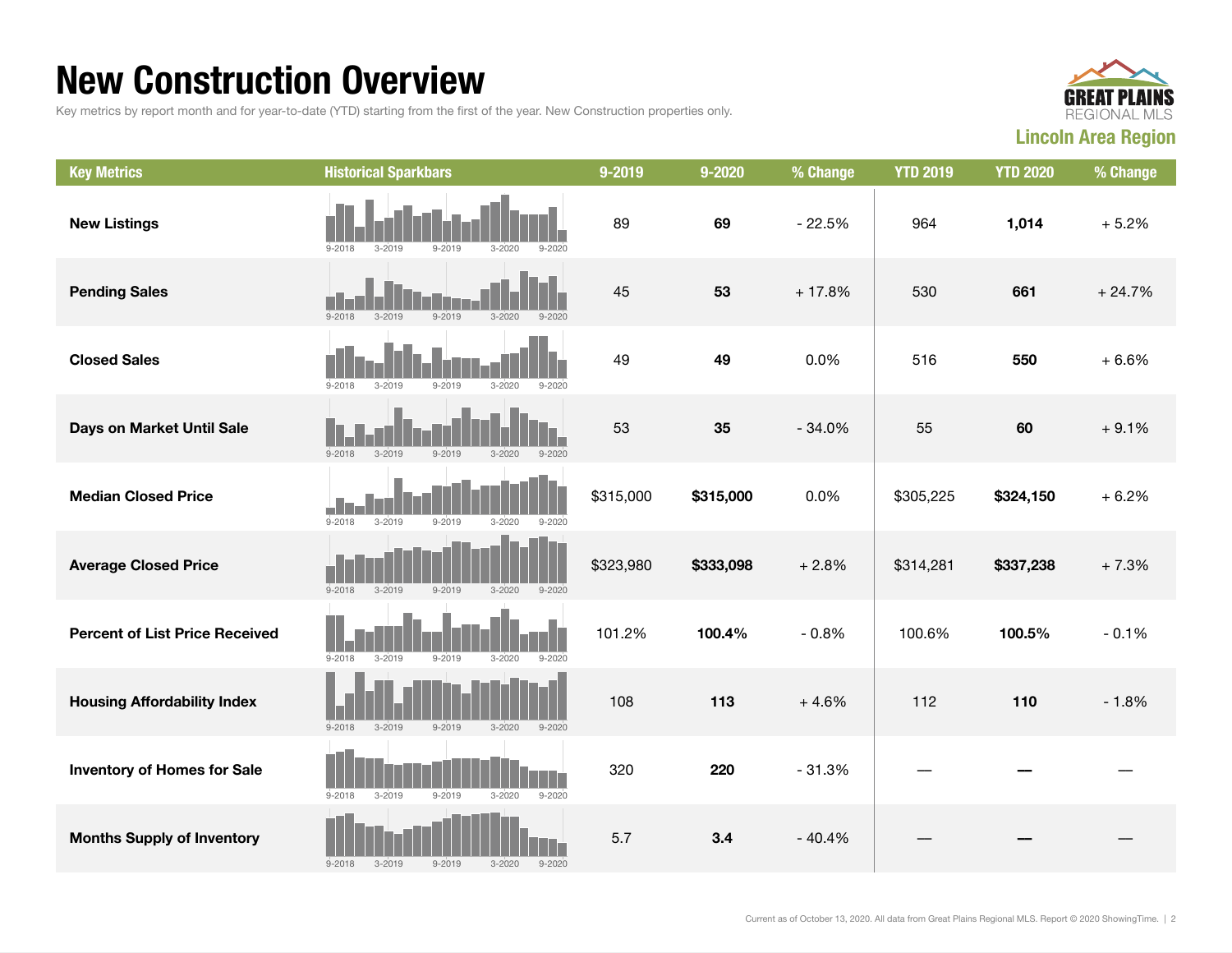## Existing Homes Overview

Key metrics by report month and for year-to-date (YTD) starting from the first of the year. Existing Homes properties only.



| <b>Key Metrics</b>                    | <b>Historical Sparkbars</b>                                        | 9-2019    | 9-2020    | % Change | <b>YTD 2019</b> | <b>YTD 2020</b> | % Change |
|---------------------------------------|--------------------------------------------------------------------|-----------|-----------|----------|-----------------|-----------------|----------|
| <b>New Listings</b>                   | $3 - 2020$<br>$9 - 2018$<br>$3 - 2019$<br>$9 - 2019$<br>$9 - 2020$ | 520       | 433       | $-16.7%$ | 4,364           | 4,092           | $-6.2%$  |
| <b>Pending Sales</b>                  | $9 - 2018$<br>$3 - 2019$<br>$9 - 2019$<br>$3 - 2020$<br>$9 - 2020$ | 326       | 394       | $+20.9%$ | 3,281           | 3,623           | $+10.4%$ |
| <b>Closed Sales</b>                   | $9 - 2019$<br>$3 - 2020$<br>$9 - 2018$<br>$3 - 2019$<br>$9 - 2020$ | 340       | 412       | $+21.2%$ | 3,091           | 3,265           | $+5.6%$  |
| Days on Market Until Sale             | $9 - 2018$<br>$3 - 2019$<br>$9 - 2019$<br>$3 - 2020$<br>$9 - 2020$ | 17        | 12        | $-29.4%$ | 23              | 18              | $-21.7%$ |
| <b>Median Closed Price</b>            | $9 - 2018$<br>$3 - 2020$<br>$3 - 2019$<br>$9 - 2019$<br>$9 - 2020$ | \$199,700 | \$219,500 | $+9.9%$  | \$189,000       | \$205,000       | $+8.5%$  |
| <b>Average Closed Price</b>           | $3 - 2019$<br>$9 - 2019$<br>$3 - 2020$<br>$9 - 2018$<br>$9 - 2020$ | \$231,205 | \$254,550 | $+10.1%$ | \$219,942       | \$235,052       | $+6.9%$  |
| <b>Percent of List Price Received</b> | $9 - 2018$<br>$3 - 2019$<br>$9 - 2019$<br>$3 - 2020$<br>$9 - 2020$ | 98.3%     | 100.6%    | $+2.3%$  | 98.6%           | 99.7%           | $+1.1%$  |
| <b>Housing Affordability Index</b>    | $9 - 2018$<br>$3 - 2019$<br>$9 - 2019$<br>$3 - 2020$<br>$9 - 2020$ | 171       | 163       | $-4.7%$  | 181             | 174             | $-3.9%$  |
| <b>Inventory of Homes for Sale</b>    | $9 - 2018$<br>$3 - 2019$<br>$9 - 2019$<br>$3 - 2020$<br>$9 - 2020$ | 621       | 266       | $-57.2%$ |                 |                 |          |
| <b>Months Supply of Inventory</b>     | $3 - 2019$<br>$9 - 2019$<br>$3 - 2020$<br>$9 - 2020$<br>$9 - 2018$ | 1.8       | 0.7       | $-61.1%$ |                 |                 |          |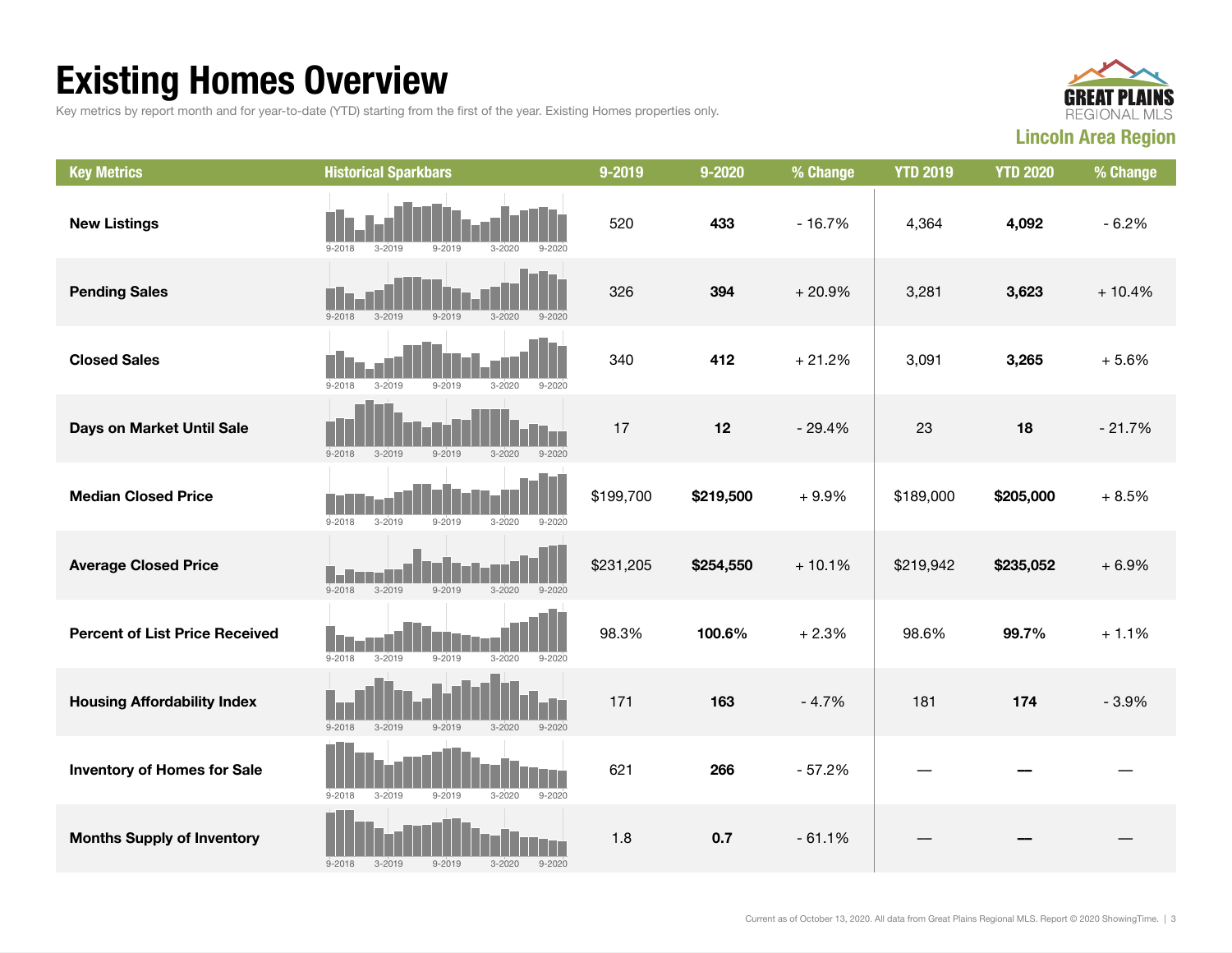## New Listings

A count of the properties that have been newly listed on the market in a given month.





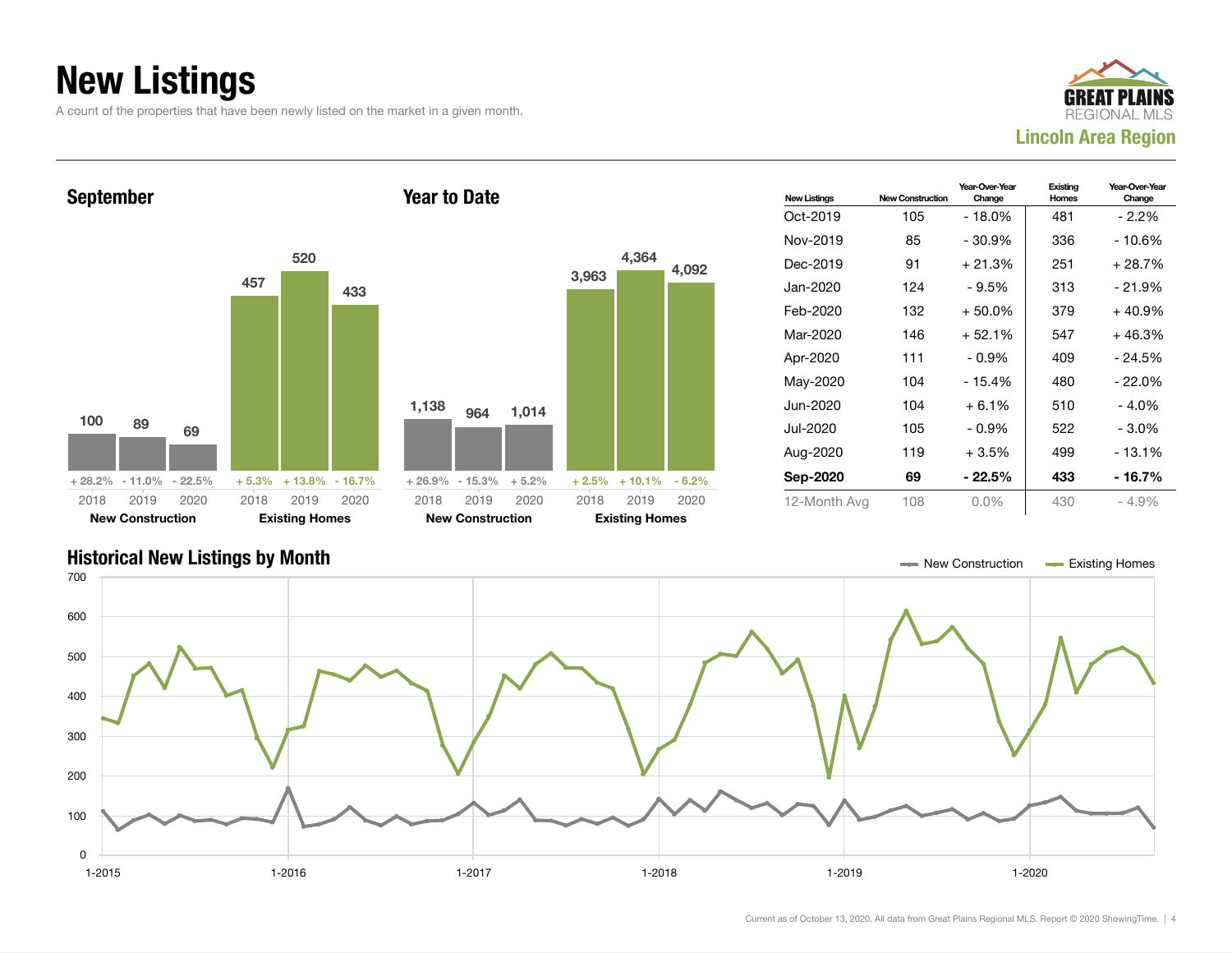### Pending Sales

A count of the properties on which offers have been accepted in a given month.





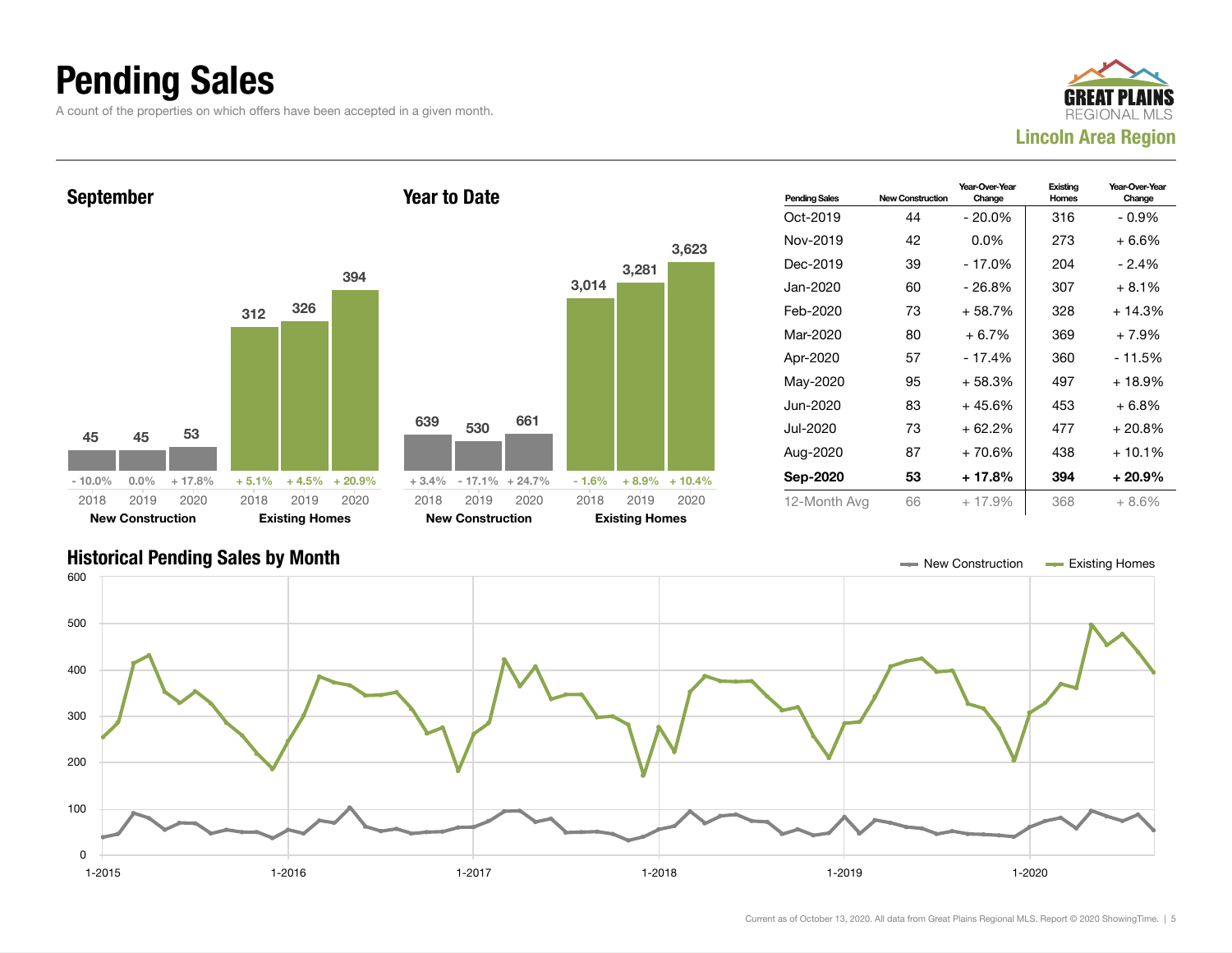### Closed Sales

A count of the actual sales that closed in a given month.





![](_page_5_Figure_4.jpeg)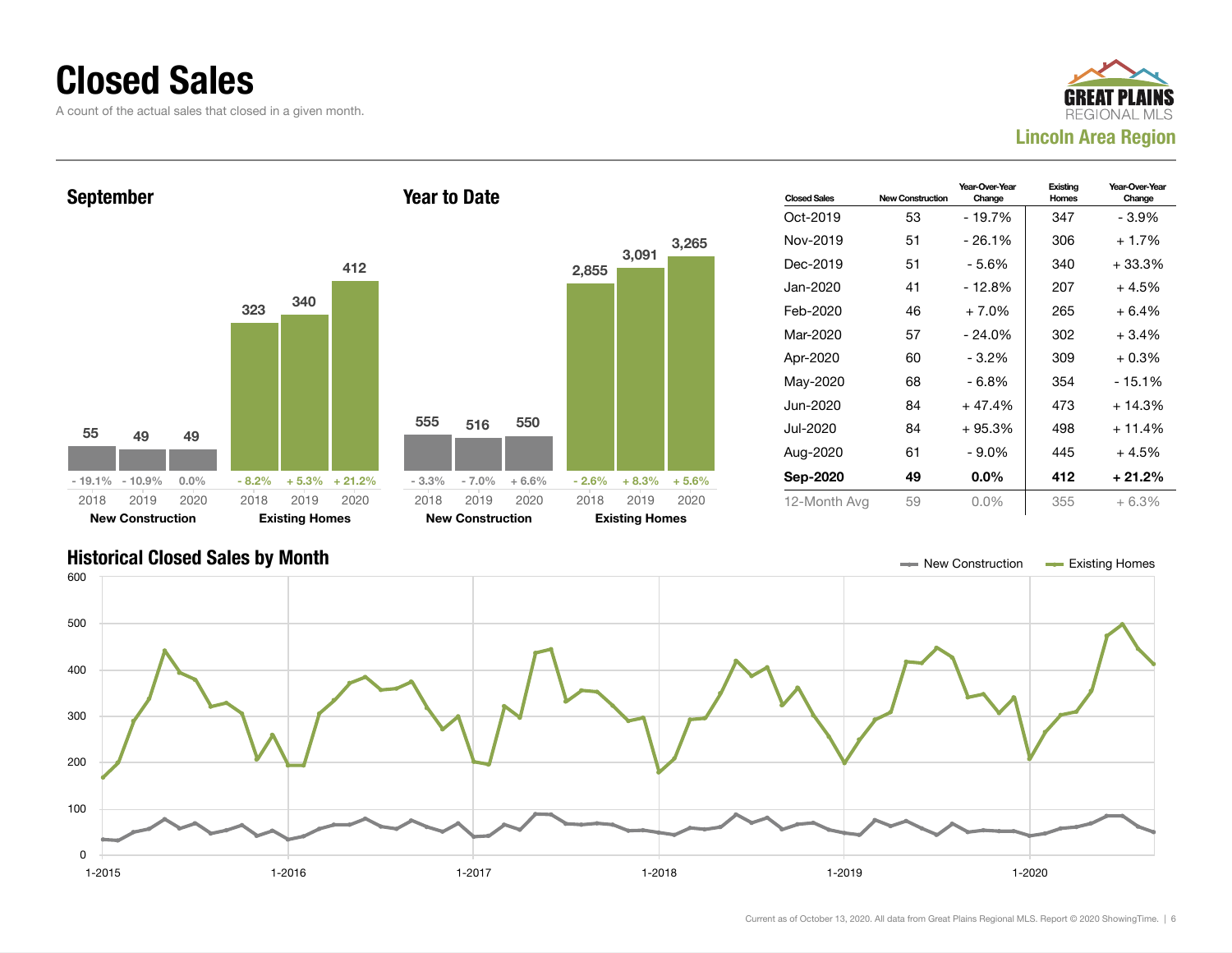### Days on Market Until Sale

Average number of days between when a property is listed and when an offer is accepted in a given month.

![](_page_6_Picture_2.jpeg)

![](_page_6_Figure_3.jpeg)

### Historical Days on Market Until Sale by Month New York New York New York New York New York New York New York New York New York New York New York New York New York New York New York New York New York New York New York New Y

| Days on Market | <b>New Construction</b> | Year-Over-Year<br>Change | Existing<br>Homes | Year-Over-Year<br>Change |
|----------------|-------------------------|--------------------------|-------------------|--------------------------|
| Oct-2019       | 63                      | $+16.7%$                 | 21                | - 4.5%                   |
| Nov-2019       | 79                      | $+119.4%$                | 21                | $0.0\%$                  |
| Dec-2019       | 62                      | $+10.7%$                 | 29                | $-9.4%$                  |
| Jan-2020       | 60                      | $+57.9%$                 | 29                | - 19.4%                  |
| Feb-2020       | 71                      | $+42.0%$                 | 29                | - 12.1%                  |
| Mar-2020       | 51                      | - 1.9%                   | 29                | - 12.1%                  |
| Apr-2020       | 80                      | $+1.3%$                  | 21                | - 19.2%                  |
| May-2020       | 71                      | $+14.5%$                 | 14                | - 26.3%                  |
| Jun-2020       | 62                      | $+26.5%$                 | 18                | - 10.0%                  |
| Jul-2020       | 58                      | $+28.9%$                 | 16                | $+6.7%$                  |
| Aug-2020       | 49                      | - 10.9%                  | 12                | - 36.8%                  |
| Sep-2020       | 35                      | $-34.0\%$                | 12                | - 29.4%                  |
| 12-Month Avg*  | 62                      | $+17.0\%$                | 20                | - 14.9%                  |

\* Days on Market for all properties from October 2019 through September 2020. This is not the average of the individual figures above.

![](_page_6_Figure_7.jpeg)

18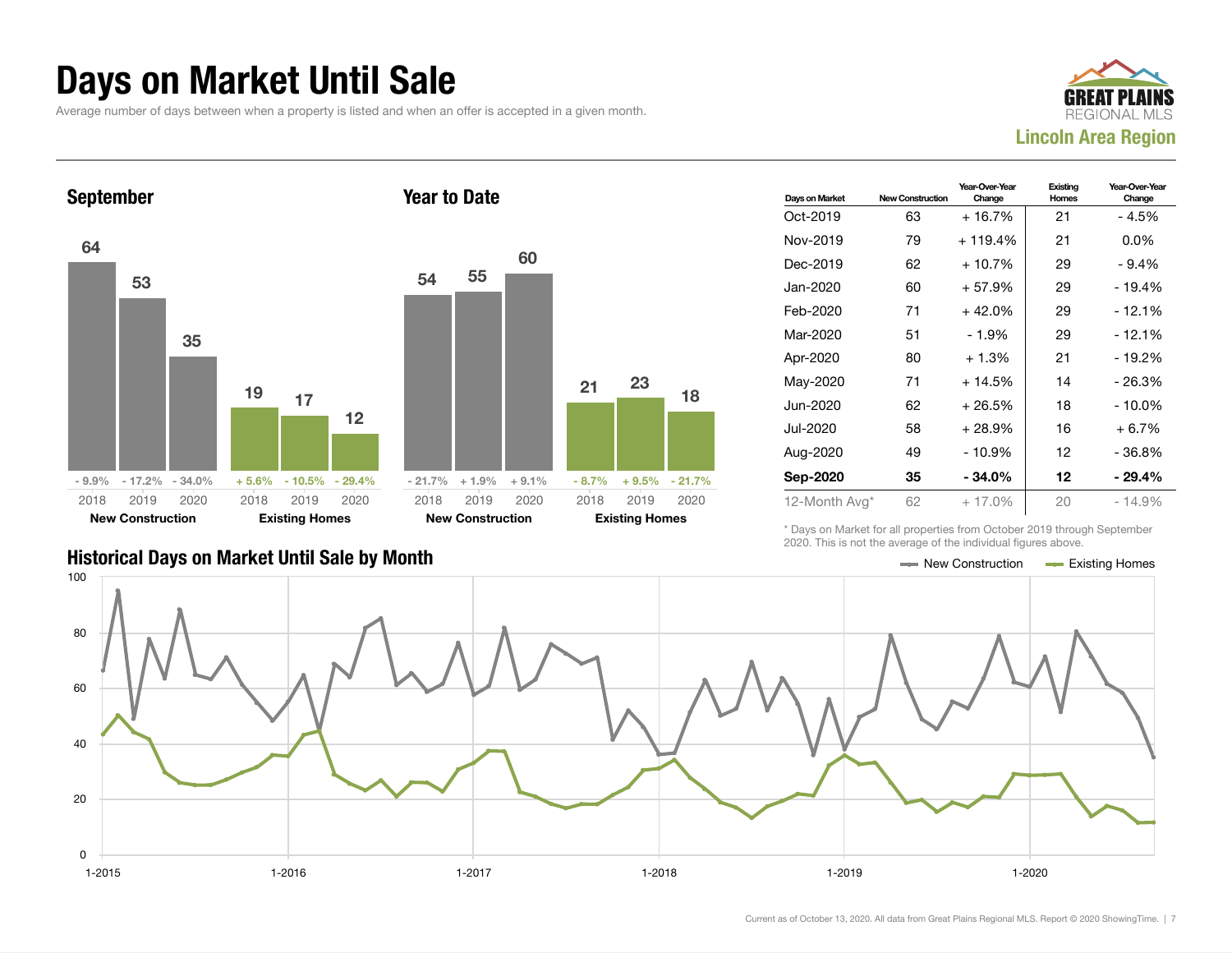### Median Closed Price

Point at which half of the sales sold for more and half sold for less, not accounting for seller concessions, in a given month.

![](_page_7_Picture_2.jpeg)

September \$275,000 \$315,000 \$315,000 + 16.4% + 14.5% 0.0% \$179,900 \$199,700 \$219,500  $+3.4\% + 11.0\%$ 2018 New Construction 2019 2020 2018 Existing Homes 2019 Year to Date \$297,000 \$305,225 2018

| \$219,500     | \$297,000 | \$305,225                       | \$324,150 | \$180,000 | \$189,000                     | \$205,000 |  |
|---------------|-----------|---------------------------------|-----------|-----------|-------------------------------|-----------|--|
| 'n<br>$+9.9%$ | $+6.1%$   | $+2.8%$                         | $+6.2%$   | $+9.1%$   | $+5.0%$                       | $+8.5%$   |  |
| 2020<br>omes  | 2018      | 2019<br><b>New Construction</b> | 2020      | 2018      | 2019<br><b>Existing Homes</b> | 2020      |  |
|               |           |                                 |           |           |                               |           |  |

| <b>Median Closed Price</b> | <b>New Construction</b> | Year-Over-Year<br>Change | Existing<br>Homes | Year-Over-Year<br>Change |
|----------------------------|-------------------------|--------------------------|-------------------|--------------------------|
| Oct-2019                   | \$321,800               | $+9.6%$                  | \$191,950         | + 7.8%                   |
| Nov-2019                   | \$329.136               | + 16.4%                  | \$181.875         | $+1.0\%$                 |
| Dec-2019                   | \$309,900               | + 11.5%                  | \$190,000         | + 5.6%                   |
| Jan-2020                   | \$317,900               | $+5.5%$                  | \$186,000         | + 5.6%                   |
| Feb-2020                   | \$318,224               | $+9.1%$                  | \$179,000         | + 5.9%                   |
| Mar-2020                   | \$325,000               | + 10.2%                  | \$189,950         | + 9.2%                   |
| Apr-2020                   | \$320,603               | $-3.1%$                  | \$190,000         | $+2.7%$                  |
| May-2020                   | \$324,045               | $+6.4%$                  | \$210,450         | + 12.2%                  |
| Jun-2020                   | \$331,700               | $+12.1%$                 | \$207,000         | + 3.5%                   |
| Jul-2020                   | \$337,450               | $+11.7%$                 | \$221,750         | $+10.9%$                 |
| Aug-2020                   | \$326,700               | $+3.1%$                  | \$215,000         | + 13.2%                  |
| Sep-2020                   | \$315,000               | $0.0\%$                  | \$219,500         | + 9.9%                   |
| 12-Month Avg*              | \$323,350               | + 8.2%                   | \$201,000         | + 8.1%                   |

\* Median Closed Price for all properties from October 2019 through September 2020. This is not the average of the individual figures above.

![](_page_7_Figure_7.jpeg)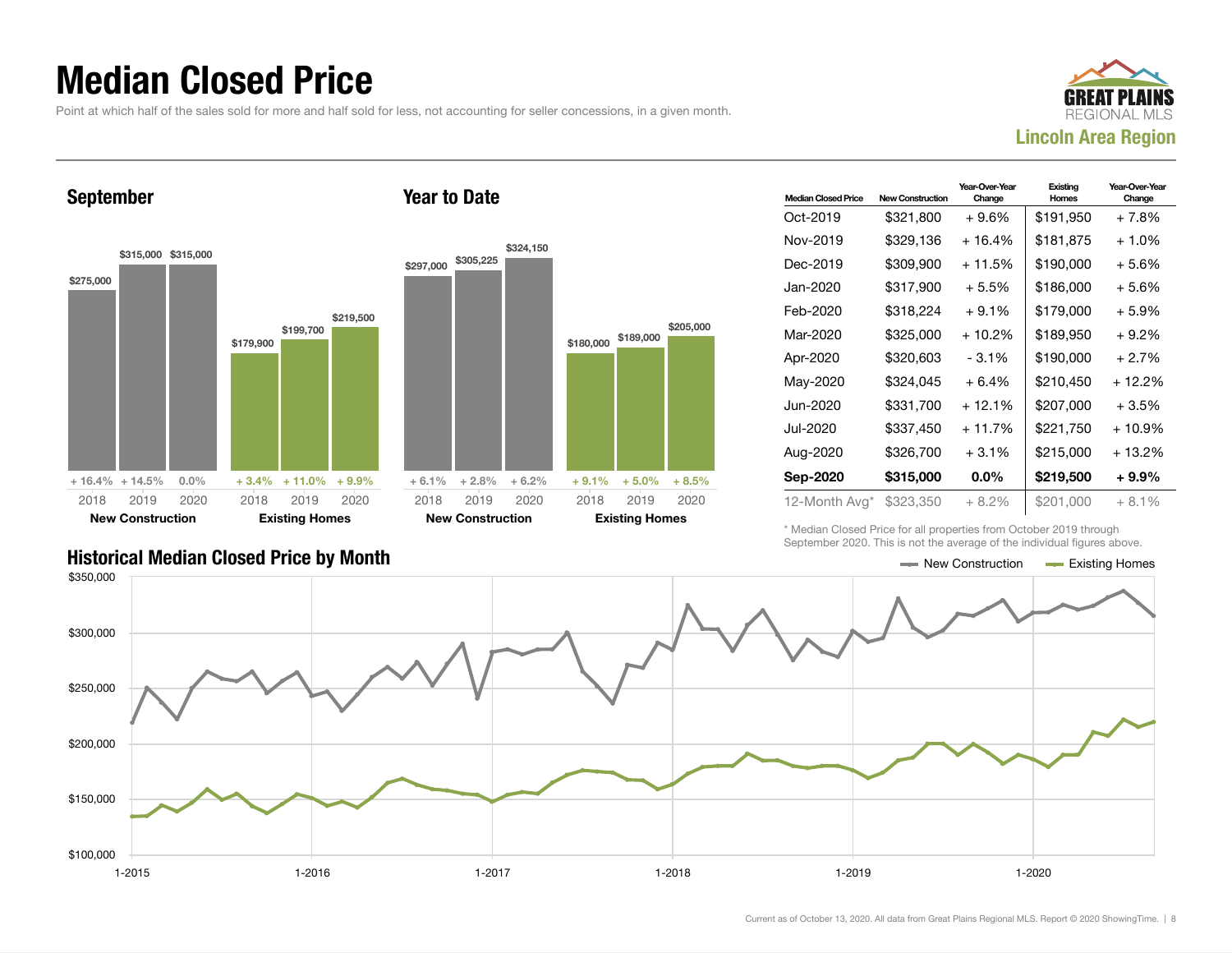### Average Closed Price

Average sales price for all closed sales, not accounting for seller concessions, in a given month.

![](_page_8_Picture_2.jpeg)

September

![](_page_8_Figure_4.jpeg)

Year to Date

| <b>Average Closed Price</b> | <b>New Construction</b> | Year-Over-Year<br>Change | Existing<br>Homes | Year-Over-Year<br>Change |
|-----------------------------|-------------------------|--------------------------|-------------------|--------------------------|
| Oct-2019                    | \$337,552               | + 10.6%                  | \$220,811         | + 12.0%                  |
| Nov-2019                    | \$334.748               | + 13.2%                  | \$213,595         | + 2.5%                   |
| Dec-2019                    | \$319,329               | $+4.2%$                  | \$221,301         | $+9.1%$                  |
| Jan-2020                    | \$322,662               | $+7.9%$                  | \$209,003         | + 2.7%                   |
| Feb-2020                    | \$325,817               | $+9.2\%$                 | \$216,071         | $+7.9%$                  |
| Mar-2020                    | \$351,810               | $+12.6%$                 | \$215,549         | $+4.3%$                  |
| Apr-2020                    | \$338,215               | $+5.5%$                  | \$222,193         | + 7.4%                   |
| May-2020                    | \$323,864               | $+2.6%$                  | \$232,685         | $+6.3%$                  |
| Jun-2020                    | \$344,026               | $+5.8\%$                 | \$229,236         | - 7.0%                   |
| Jul-2020                    | \$346,315               | $+9.8\%$                 | \$250,703         | + 12.4%                  |
| Aug-2020                    | \$337,459               | $+8.0\%$                 | \$253,117         | + 14.8%                  |
| Sep-2020                    | \$333,098               | $+2.8%$                  | \$254,550         | + 10.1%                  |
| 12-Month Avg*               | \$335,786               | $+8.0%$                  | \$231,252         | $+7.1%$                  |

\* Average Closed Price for all properties from October 2019 through September 2020. This is not the average of the individual figures above.

![](_page_8_Figure_7.jpeg)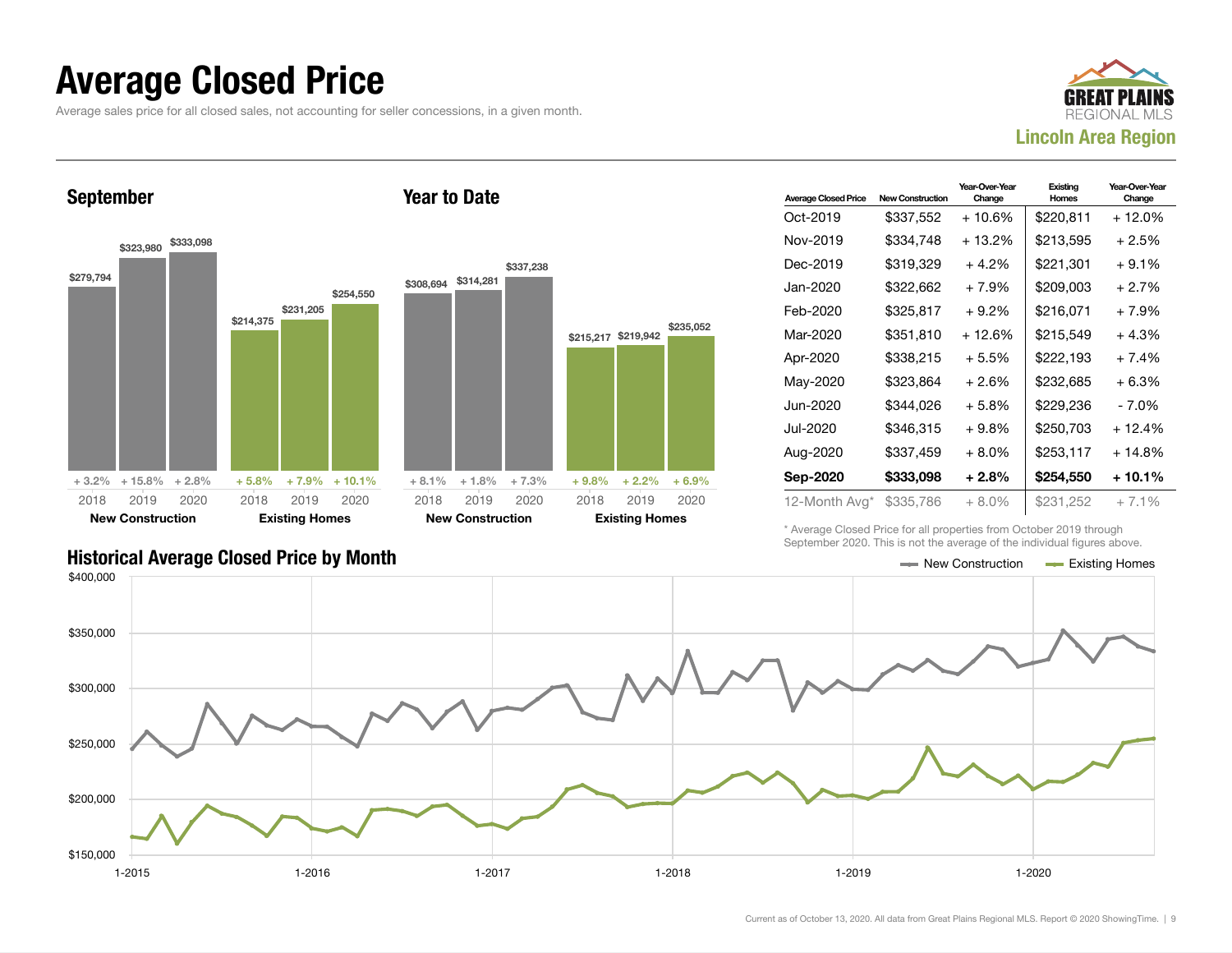### Percent of List Price Received

Percentage found when dividing a property's sales price by its most recent list price, then taking the average for all properties sold in a given month, not accounting for seller concessions.

![](_page_9_Picture_2.jpeg)

![](_page_9_Figure_3.jpeg)

| <b>Historical Percent of List Price Received by Month</b> | $\longrightarrow$ New Construction $\longrightarrow$ Existing Homes |  |
|-----------------------------------------------------------|---------------------------------------------------------------------|--|

| Pct. of List Price<br>Received | <b>New Construction</b> | Year-Over-Year<br>Change | Existing<br>Homes | Year-Over-Year<br>Change |
|--------------------------------|-------------------------|--------------------------|-------------------|--------------------------|
| Oct-2019                       | 100.4%                  | $-0.7%$                  | 98.2%             | $+0.3%$                  |
| Nov-2019                       | 100.6%                  | $+0.9\%$                 | 97.9%             | $+0.1%$                  |
| Dec-2019                       | 100.6%                  | $+0.4%$                  | 97.8%             | $+0.5%$                  |
| Jan-2020                       | 100.3%                  | $+0.1\%$                 | 97.5%             | $-0.2\%$                 |
| Feb-2020                       | 101.0%                  | $+0.5\%$                 | 97.6%             | $-0.1\%$                 |
| Mar-2020                       | 101.5%                  | $+1.0%$                  | 98.9%             | $+0.9\%$                 |
| Apr-2020                       | 100.9%                  | $+0.4%$                  | 99.3%             | $+0.9%$                  |
| May-2020                       | 100.0%                  | - 1.3%                   | 99.4%             | $-0.1\%$                 |
| Jun-2020                       | 100.2%                  | $-0.7%$                  | 99.9%             | $+0.5%$                  |
| Jul-2020                       | 100.2%                  | $0.0\%$                  | 100.5%            | $+1.6%$                  |
| Aug-2020                       | 100.9%                  | $+0.8\%$                 | 101.0%            | $+2.6%$                  |
| Sep-2020                       | 100.4%                  | $-0.8\%$                 | 100.6%            | $+2.3%$                  |
| 12-Month Avg*                  | 100.5%                  | $+0.0%$                  | 99.3%             | $+0.9%$                  |

\* Pct. of List Price Received for all properties from October 2019 through September 2020. This is not the average of the individual figures above.

![](_page_9_Figure_7.jpeg)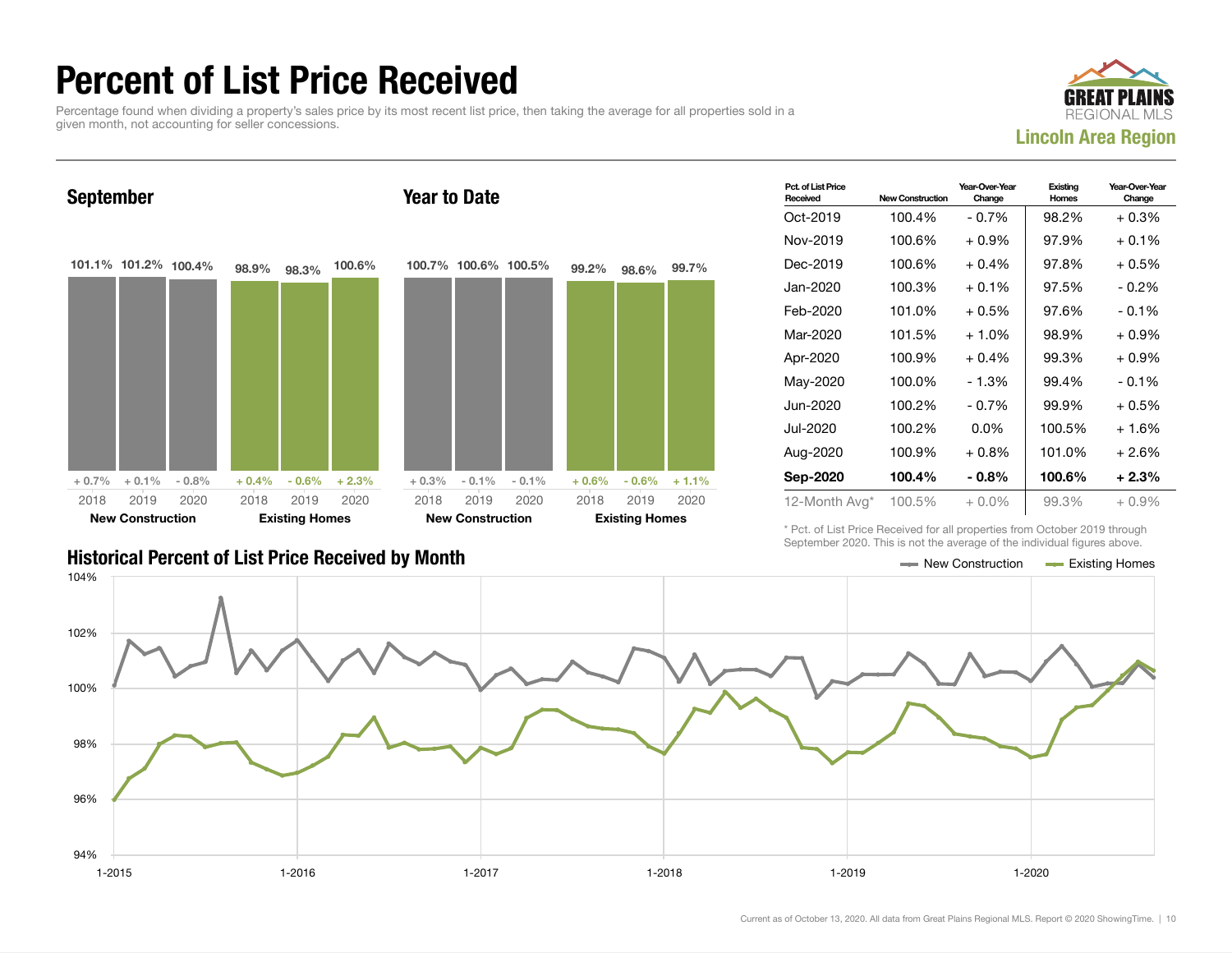## Housing Affordability Index

This index measures housing affordability for the region. For example, an index of 120 means the median household income is 120% of what is necessary to qualify for the median-priced home under prevailing interest rates. A higher number means greater affordability.

![](_page_10_Picture_2.jpeg)

![](_page_10_Figure_3.jpeg)

| <b>Affordability Index</b> | <b>New Construction</b> | Year-Over-Year<br>Change | Existing<br>Homes | Year-Over-Year<br>Change |
|----------------------------|-------------------------|--------------------------|-------------------|--------------------------|
| $Oct-2019$                 | 107                     | $+10.3%$                 | 180               | + 12.5%                  |
| Nov-2019                   | 103                     | $0.0\%$                  | 186               | $+15.5%$                 |
| Dec-2019                   | 109                     | - 3.5%                   | 178               | $+1.7%$                  |
| Jan-2020                   | 108                     | $+3.8%$                  | 184               | $+2.8%$                  |
| Feb-2020                   | 109                     | $0.0\%$                  | 194               | $+2.6%$                  |
| Mar-2020                   | 107                     | - 1.8%                   | 183               | $-1.1\%$                 |
| Apr-2020                   | 110                     | $+12.2%$                 | 185               | $+5.7%$                  |
| May-2020                   | 109                     | $+2.8%$                  | 169               | $-2.3%$                  |
| Jun-2020                   | 108                     | - 0.9%                   | 173               | $+6.8%$                  |
| Jul-2020                   | 106                     | - 2.8%                   | 161               | $-2.4%$                  |
| Aug-2020                   | 109                     | $0.0\%$                  | 166               | - 8.8%                   |
| Sep-2020                   | 113                     | $+4.6%$                  | 163               | - 4.7%                   |
| 12-Month Avg               | 108                     | $+1.9%$                  | 177               | $+2.3%$                  |

### Historical Housing Affordability Index by Month New Construction Existing Homes

![](_page_10_Figure_6.jpeg)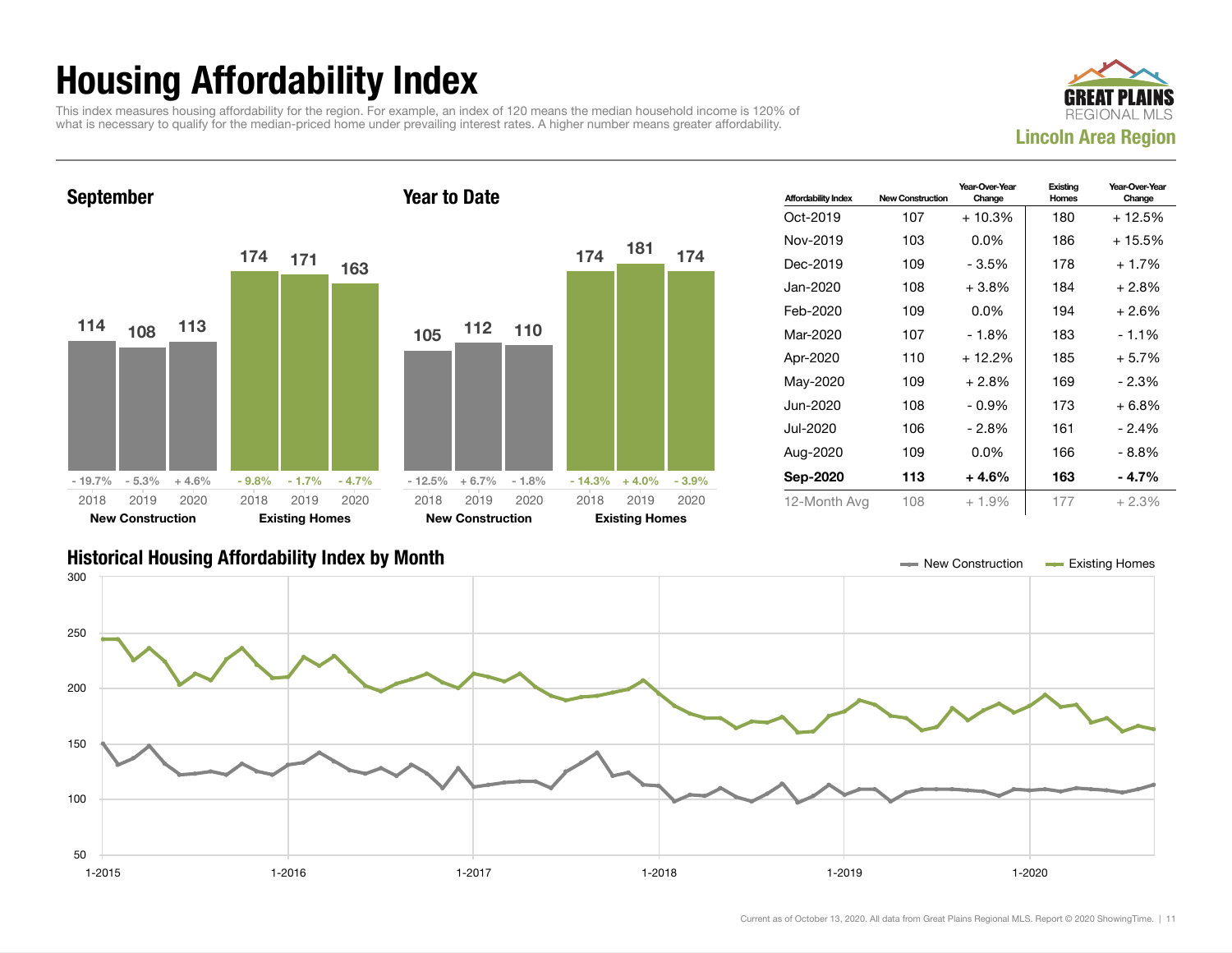### Inventory of Homes for Sale

The number of properties available for sale in active status at the end of a given month.

![](_page_11_Picture_2.jpeg)

![](_page_11_Figure_3.jpeg)

### Historical Inventory of Homes for Sale by Month New Construction Existing Homes

![](_page_11_Figure_5.jpeg)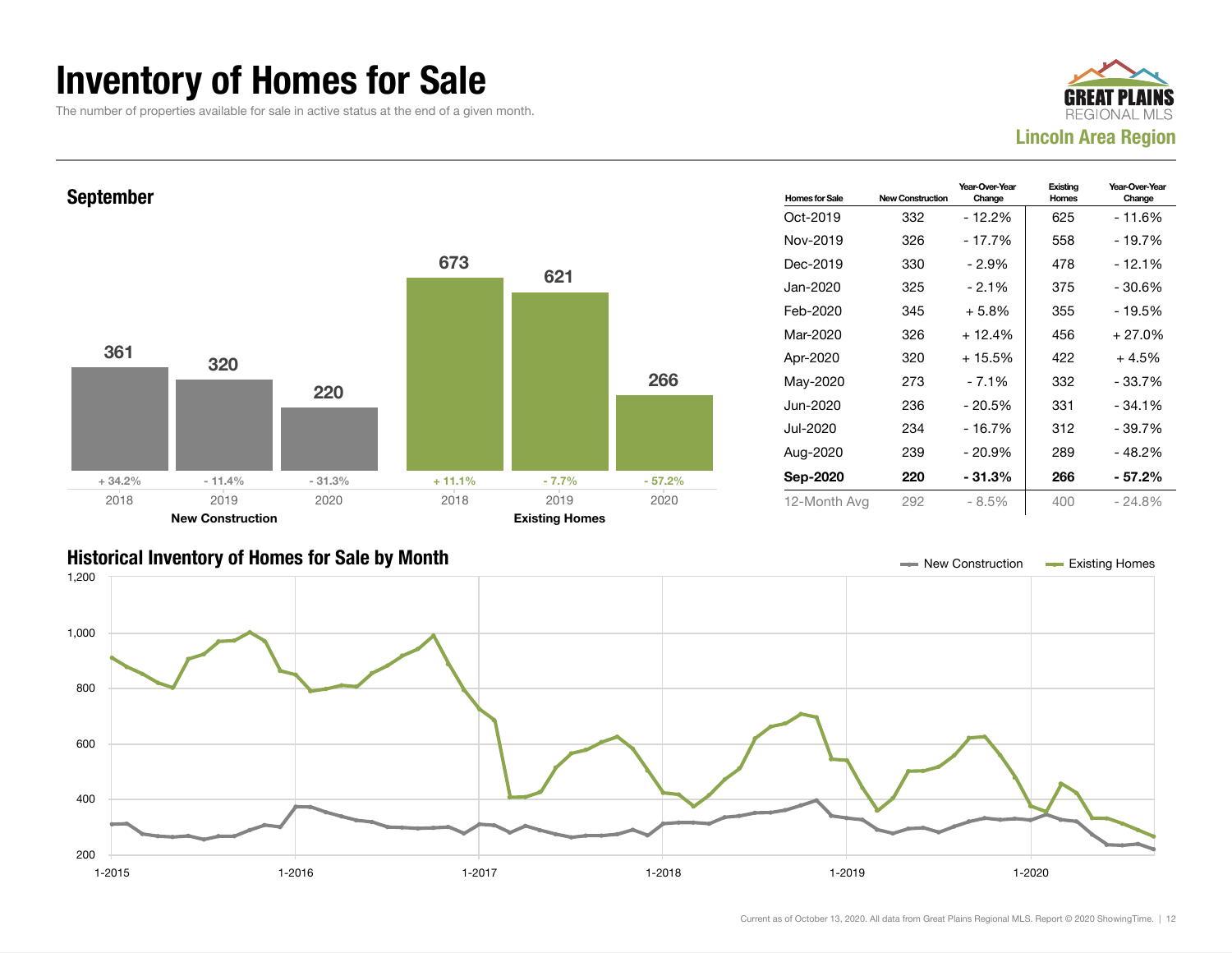## Months Supply of Inventory

The inventory of homes for sale at the end of a given month, divided by the average monthly pending sales from the last 12 months.

![](_page_12_Picture_2.jpeg)

![](_page_12_Figure_3.jpeg)

| <b>Historical Months Supply of Inventory by Month</b> | $\equiv$ New Construction | <b>Existing Homes</b> |
|-------------------------------------------------------|---------------------------|-----------------------|

| <b>Months Supply</b> | <b>New Construction</b> | Year-Over-Year<br>Existing<br>Homes<br>Change |     | Year-Over-Year<br>Change |  |
|----------------------|-------------------------|-----------------------------------------------|-----|--------------------------|--|
| Oct-2019             | 6.0                     | $+1.7%$                                       | 1.8 | $-18.2%$                 |  |
| Nov-2019             | 5.9                     | $-3.3%$                                       | 1.6 | $-27.3%$                 |  |
| Dec-2019             | 6.0                     | $+15.4%$                                      | 1.4 | - 17.6%                  |  |
| Jan-2020             | 6.2                     | $+26.5%$                                      | 1.1 | - 35.3%                  |  |
| Feb-2020             | 6.3                     | + 28.6%                                       | 1.0 | $-28.6%$                 |  |
| Mar-2020             | 5.9                     | $+31.1%$                                      | 1.3 | + 18.2%                  |  |
| Apr-2020             | 5.9                     | $+37.2%$                                      | 1.2 | $0.0\%$                  |  |
| May-2020             | 4.8                     | $+2.1%$                                       | 0.9 | $-40.0\%$                |  |
| Jun-2020.            | 4.0                     | - 18.4%                                       | 0.9 | - 40.0%                  |  |
| Jul-2020.            | 3.8                     | $-22.4%$                                      | 0.9 | $-43.8%$                 |  |
| Aug-2020             | 3.7                     | $-31.5%$                                      | 0.8 | - 52.9%                  |  |
| Sep-2020             | 3.4                     | - 40.4%                                       | 0.7 | - 61.1%                  |  |
| 12-Month Avg*        | 5.1                     | $+0.4\%$                                      | 1.2 | $-29.7\%$                |  |

\* Months Supply for all properties from October 2019 through September 2020. This is not the average of the individual figures above.

![](_page_12_Figure_7.jpeg)